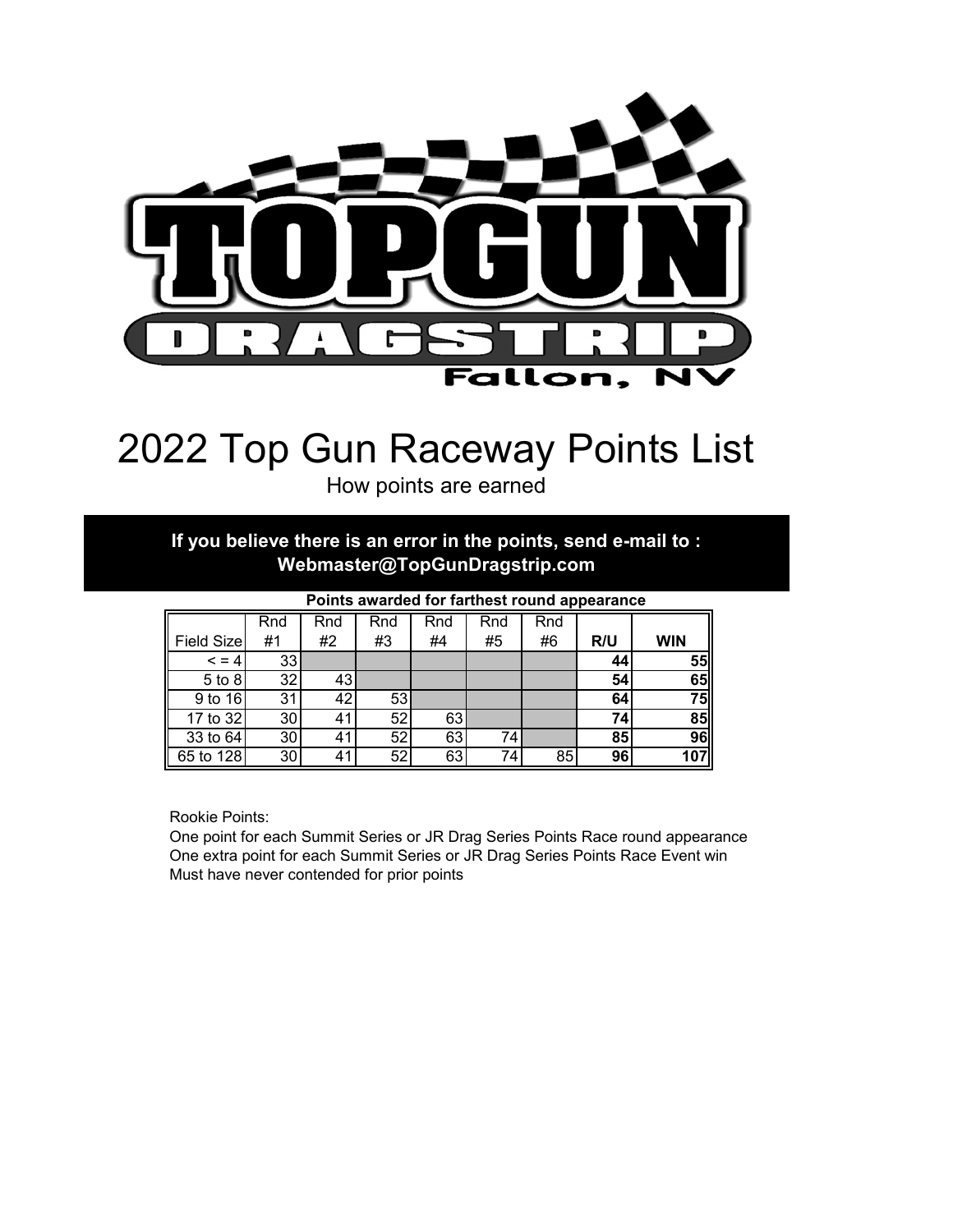

**SPONSORED BY FRANKS AUTOMOTIVE - FALLON, NV**

### 2022 Top Gun Raceway Jr Dragster Points List

|      |                  |                 | <b>CAR COUNTI</b> | 5          |            |            | 5          | 15.        | 15              |            |                 |            |            |              |
|------|------------------|-----------------|-------------------|------------|------------|------------|------------|------------|-----------------|------------|-----------------|------------|------------|--------------|
|      |                  |                 |                   | 23         | 24         | 14         | 15         | 11         | 12 <sub>1</sub> | 09         | 10 <sub>1</sub> | 14         | 15 II      |              |
| CAR# | <b>NAME</b>      | <b>HOMETOWN</b> | <b>CAR</b>        | <b>APR</b> | <b>APR</b> | <b>MAY</b> | <b>MAY</b> | <b>JUN</b> | <b>JUN</b>      | <b>JUL</b> | <b>JUL</b>      | <b>SEP</b> | <b>SEP</b> | <b>TOTAL</b> |
| 7265 | Schmid, Kellen   | Minden, NV      | JR Drag           | 43         | 43         | 65         | 43         | 64         | 31              |            |                 |            |            | 289          |
| 713  | Morris, Nicholas | Sparks, NV      | JR Drag           | 65         | 54         | 43         | 32         | 31         | 31              |            |                 |            |            | 256          |
| 7257 | Casteel, Crue    | Garnerville, NV | JR Drag           | 32         | 65         | 54         | 32         | 31         | 31              |            |                 |            |            | 245          |
| 7264 | Schmid, Jayce    | Minden, NV      | JR Drag           | 54         | 32         | 32         | 65         | 31         | 31              |            |                 |            |            | 245          |
| 7511 | West, Abigail    | Sparks, NV      | JR Drag           | 32         | 32         | 32         | 54         | 42         | 42              |            |                 |            |            | 234          |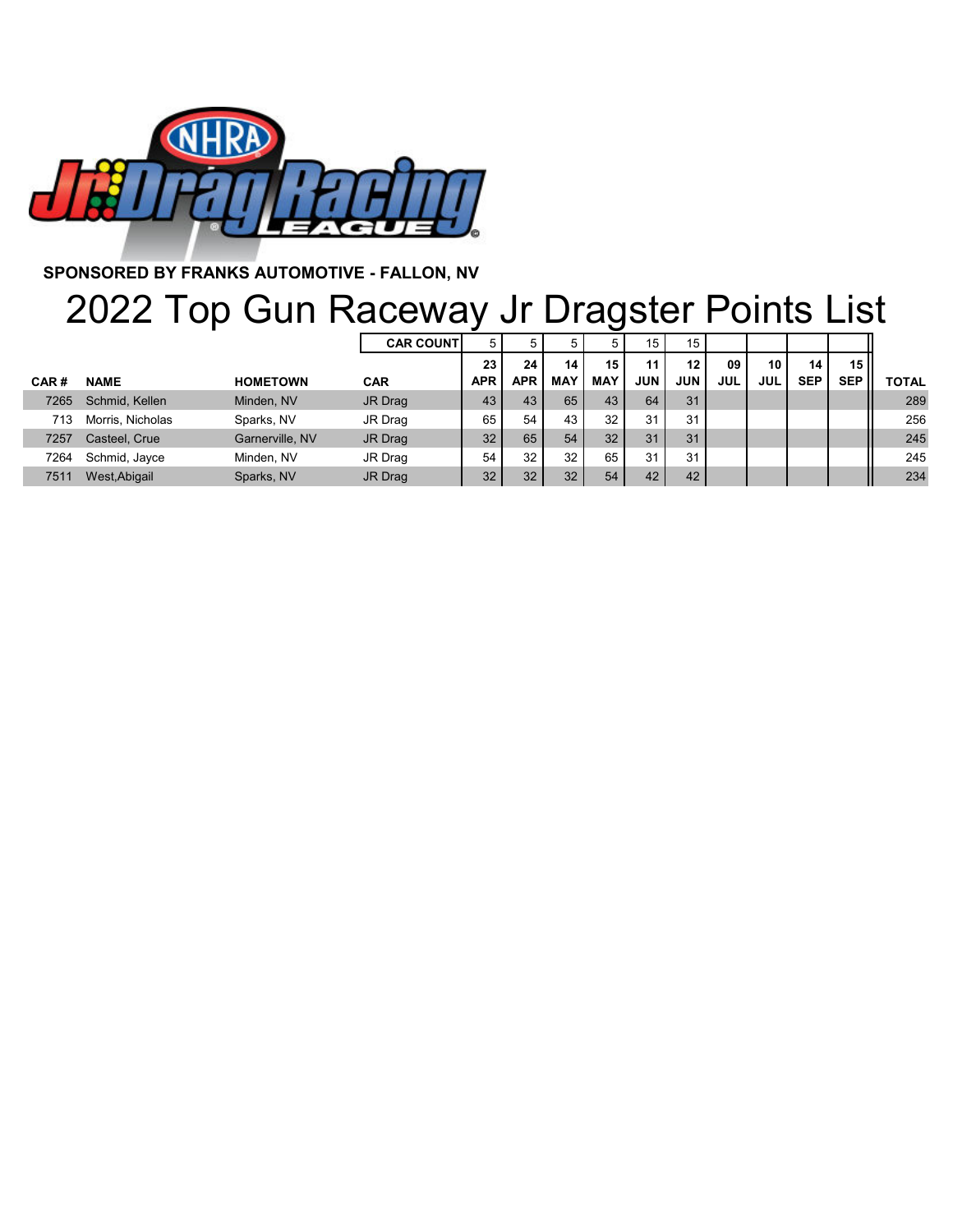

# 2022 Top Gun Raceway Motorcycle Points List

|                   |                  |                 | <b>CAR COUNT</b> | 10           | 9          | 10         | 10         | 11             | 9            |            |            |            |                 |              |
|-------------------|------------------|-----------------|------------------|--------------|------------|------------|------------|----------------|--------------|------------|------------|------------|-----------------|--------------|
|                   |                  |                 |                  | 23           | 24         | 14         | 15         | 11             | 12           | 09         | 10         | 17         | 18 <sup>1</sup> |              |
| CAR#              | <b>NAME</b>      | <b>HOMETOWN</b> | <b>CAR</b>       | <b>APR</b>   | <b>APR</b> | <b>MAY</b> | <b>MAY</b> | <b>JUN</b>     | <b>JUN</b>   | <b>JUL</b> | <b>JUL</b> | <b>SEP</b> | <b>SEP</b>      | <b>TOTAL</b> |
| <b>TG301</b>      | Downs, Mike      | Dayton, NV      | 70 HD            | 42           | 64         | 64         | 53         | 53             | 64           |            |            |            |                 | 340          |
| 763               | Davis, Dominic   | Fallon, NV      | 19 Hayabusa      | 64           | 31         | 53         | 64         | 31             | 53           |            |            |            |                 | 296          |
| T731              | Brown, Tommy     | Fernely, NV     | 06 Hayabysa      | 75           | 31         | 75         | 31         | 31             | 31           |            |            |            |                 | 274          |
| TG240             | Palmer, Donald   | Fallon, NV      | 01 Ninja         | 31           | 42         | 42         | 75         | 31             | 31           |            |            |            |                 | 252          |
| 7416              | Sasser, Dakota   | Fallon, NV      | 01 ZX6R          | 31           | 53         | 42         | 31         | 42             | 31           |            |            |            |                 | 230          |
| 3605              | Evans, Kyle      | Fallon, NV      | <b>GSXR 1000</b> | 42           | 75         | 31         | 42         | $\Omega$       | 0            |            |            |            |                 | 190          |
| 7330              | Vanetti, Anthony | Reno, NV        | 00 Trac          | $\mathbf{0}$ | $\Omega$   | $\Omega$   | $\Omega$   | 75             | 75           |            |            |            |                 | 150          |
| SS218             | England, Dave    |                 | 0 92 Harley      | 31           | 42         | 31         | 42         | $\Omega$       | 0            |            |            |            |                 | 146          |
| SSC <sub>85</sub> | Farnum, Jeff     | Wellington, NV  | 91 HD Sportster  | 31           | 31         | 31         | 31         | $\overline{0}$ | $\Omega$     |            |            |            |                 | 124          |
| <b>TG777</b>      | Ramirez, Rudy    | Wellington, NV  | Harley           | 31           | 31         | $\Omega$   | $\Omega$   | 31             | 31           |            |            |            |                 | 124          |
| 700               | Asher, Dave      | Reno, NV        | Kawasaki         | 53           |            | 31         |            | $\mathbf{0}$   | $\mathbf{0}$ |            |            |            |                 | 84           |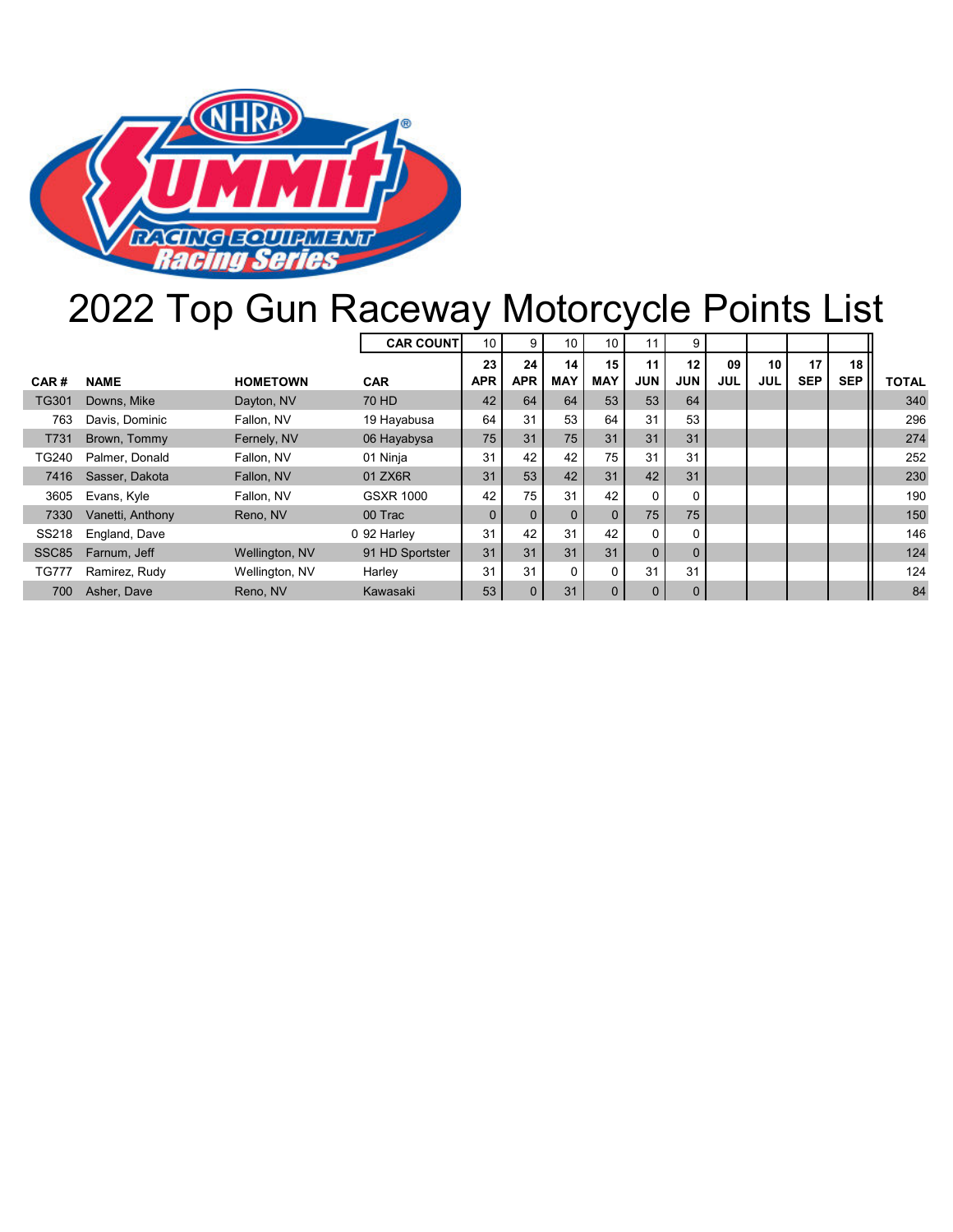

# 2022 Top Gun Raceway Sportsman Points List

|              |                   |                 | <b>CAR COUNT</b>   | 21           | 16           | 19         | 20         | 26           | 24             |            |            |            |                 |              |
|--------------|-------------------|-----------------|--------------------|--------------|--------------|------------|------------|--------------|----------------|------------|------------|------------|-----------------|--------------|
|              |                   |                 |                    | 23           | 24           | 14         | 15         | 11           | 12             | 09         | 10         | 17         | 18 <sup>1</sup> |              |
| CAR#         | <b>NAME</b>       | <b>HOMETOWN</b> | <b>CAR</b>         | <b>APR</b>   | <b>APR</b>   | <b>MAY</b> | <b>MAY</b> | <b>JUN</b>   | <b>JUN</b>     | <b>JUL</b> | <b>JUL</b> | <b>SEP</b> | <b>SEP</b>      | <b>TOTAL</b> |
| U704         | Stacey, Walt      | Fallon, NV      | 83 Mustang         | 74           | 75           | 85         | 85         | 52           | 30             |            |            |            |                 | 401          |
| 7168         | Morris, Cortney   | Sparks, NV      | 77 Nova            | 63           | 31           | 41         | 30         | 85           | 52             |            |            |            |                 | 302          |
| 713          | Reeves, Glenn     | Fallon, NV      | 67 Nova            | 30           | 42           | 74         | 52         | 52           | 30             |            |            |            |                 | 280          |
| Y734         | Clarke, Zach      | Carson City, NV | 70 Camaro          | 41           | 42           | 30         | 74         | 52           | 30             |            |            |            |                 | 269          |
| <b>TG013</b> | Sabatino, Anthony | Fallon, NV      | Ranger             | 52           | 31           | 30         | 41         | 41           | 52             |            |            |            |                 | 247          |
| 984          | Roberts, Robin    | Big Pine, CA    | 70 Nova            | 30           | 31           | 30         | 41         | 30           | 74             |            |            |            |                 | 236          |
| 770          | Sabatino, Phil    | Fallon, NV      | 92 Mustang         | 30           | 64           | 41         | 41         | 30           | 30             |            |            |            |                 | 236          |
| J729         | Cook, James       | Fallon, NV      | 05 Magnum          | 41           | 53           | 30         | 30         | 30           | 41             |            |            |            |                 | 225          |
| K723         | Klose, Marc       | Fallon, NV      | 72 Vega            | 30           | 42           | 52         | 30         | 41           | 30             |            |            |            |                 | 225          |
| TG262        | Schwab, Jeffery   |                 | 0 09 Challenger    | 30           | 31           | 41         | 41         | 41           | 41             |            |            |            |                 | 225          |
| <b>TG056</b> | Dodd, Mike        | Reno, NV        | 56 Chevy           | 52           | $\mathbf{0}$ | 30         | 63         | 30           | 30             |            |            |            |                 | 205          |
| D745         | Prowse, Dean      | Sparks, NV      | Ford T-Bird        | 41           | 31           | 30         | 30         | 30           | 41             |            |            |            |                 | 203          |
| J751         | Setterberg, Jim   | Fallon, NV      | 84 Caballano       | 30           | $\mathbf{0}$ | 41         | 52         | 30           | 30             |            |            |            |                 | 183          |
| N731         | Brown, Necia      | Fernley, NV     | 64 Nova II         | 30           | 53           | 30         | 30         | $\Omega$     |                |            |            |            |                 | 143          |
| <b>TG210</b> | Beyer, Matthew    | Fallon, NV      | 86 300ZX           | $\mathbf{0}$ | $\mathbf{0}$ | 63         | 30         | 30           | $\mathbf{0}$   |            |            |            |                 | 123          |
| K744         | Carey, Alan       | Fallon, NV      | 72 Nova            | $\Omega$     | 31           | 52         | 30         | 0            | 0              |            |            |            |                 | 113          |
| 759H         | Holland, Mike     | Truckee, CA     | <b>72 Maverick</b> | 30           | 31           | $\Omega$   | 41         | $\mathbf{0}$ | $\overline{0}$ |            |            |            |                 | 102          |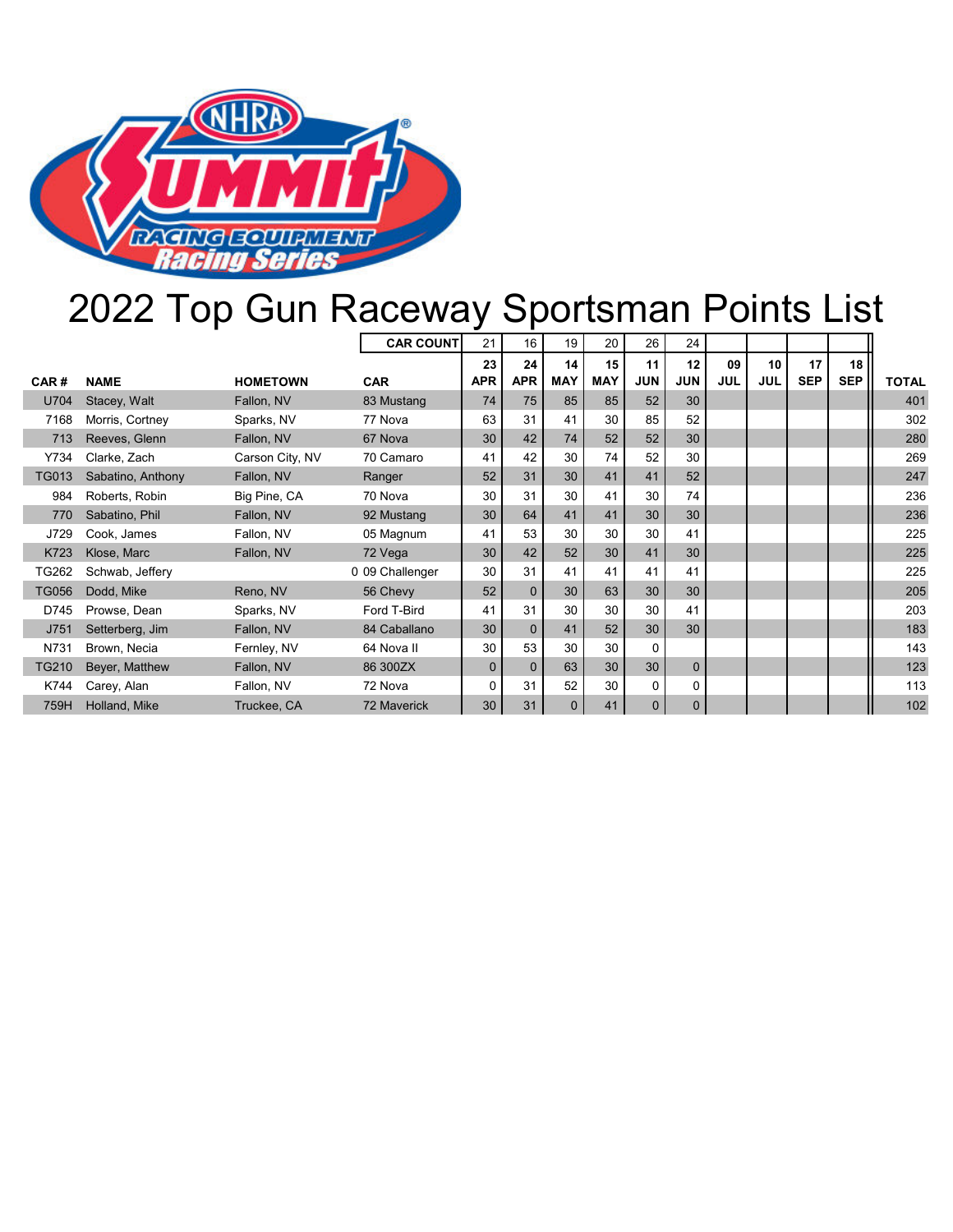

# 2022 Top Gun Raceway Pro Points List

|      |                    |                 | <b>CAR COUNT</b> | 20           | 21             | 27           | 26           | 30           | 26           |            |            |            |            |              |
|------|--------------------|-----------------|------------------|--------------|----------------|--------------|--------------|--------------|--------------|------------|------------|------------|------------|--------------|
|      |                    |                 |                  | 23           | 24             | 14           | 15           | 11           | 12           | 09         | 10         | 17         | 18         |              |
| CAR# | <b>NAME</b>        | <b>HOMETOWN</b> | <b>CAR</b>       | <b>APR</b>   | <b>APR</b>     | <b>MAY</b>   | <b>MAY</b>   | <b>JUN</b>   | <b>JUN</b>   | <b>JUL</b> | <b>JUL</b> | <b>SEP</b> | <b>SEP</b> | <b>TOTAL</b> |
| 7158 | Grace, Jim         | Fallon, NV      | Camaro           | 85           | 52             | 30           | 63           | 63           | 52           |            |            |            |            | 345          |
| 7452 | Marlin, Mason      | Carson City, NV | 32 Altered       | 30           | 30             | 85           | 63           | 30           | 63           |            |            |            |            | 301          |
| U785 | Morris, Kevin      | Sparks, NV      | 67 Nova          | 30           | 85             | 30           | 41           | 41           | 52           |            |            |            |            | 279          |
| K784 | Clarke, Alvin      | Fernley, NV     | 78 Camaro        | 41           | 52             | 30           | 41           | 30           | 63           |            |            |            |            | 257          |
| J711 | Swartz, John       | Reno, NV        | 71 Duster        | 41           | 63             | 41           | 41           | 30           | 30           |            |            |            |            | 246          |
| 555  | Bayer, Tom         | Big Pine, CA    | 62 Corvette      | 30           | 41             | 74           | 30           | 30           | 30           |            |            |            |            | 235          |
| A720 | Arns, Carl         | Winnemucca, NV  | 83 Charger       | 30           | 41             | 41           | 52           | 30           | 30           |            |            |            |            | 224          |
| J729 | Cook. James        | Fallon, NV      | Magnum           | 52           | 30             | 52           | 30           | 30           | 30           |            |            |            |            | 224          |
| W710 | Schnepp, David     | Sparks, NV      | <b>RED</b>       | 30           | 30             | 63           | 30           | 41           | 30           |            |            |            |            | 224          |
| T766 | Dubose, Dave       | Reno, NV        | 70 RoadRunner    | $\Omega$     | 30             | 41           | 52           | 52           | 41           |            |            |            |            | 216          |
| 745D | Tintinger, Steve   | Sparks, NV      | 88 Mustang       | 30           | 41             | 41           | $\Omega$     | 63           | 30           |            |            |            |            | 205          |
| 7739 | Barrett, Frank     | Fallon, NV      | 22 Altered       | 41           | 41             | 30           | 41           | 30           | $\Omega$     |            |            |            |            | 183          |
| G700 | Gonzales, Mark     | Fallon, NV      | 66 Mustang       | $\mathbf{0}$ | $\mathbf{0}$   | 41           | 30           | 30           | 41           |            |            |            |            | 142          |
| 715T | Turner, Rick       | Reno, NV        | 70 Duster        | 30           | 30             | 30           | 52           | $\Omega$     | $\Omega$     |            |            |            |            | 142          |
| 748W | West, Terry        | Reno, NV        | Satellite        | 63           | 30             | 41           | $\mathbf{0}$ | $\mathbf{0}$ | $\Omega$     |            |            |            |            | 134          |
| 726R | Ritter, Dave       | Reno, NV        | Dart             | 41           | 30             | 30           | 30           | $\Omega$     | $\Omega$     |            |            |            |            | 131          |
| K704 | Metz, Kevin        |                 | 0 71 Mustang     | $\mathbf{0}$ | $\mathbf 0$    | 52           | 41           | $\mathbf{0}$ | $\mathbf{0}$ |            |            |            |            | 93           |
| 444  | Ski, Mike          | Truckee, CA     | $\Omega$         | $\Omega$     | $\Omega$       | $\Omega$     | 30           | 30           | $\Omega$     |            |            |            |            | 60           |
| 7675 | Strange, Larry     | Fallon, NV      | Altered          | 41           | $\overline{0}$ | $\Omega$     | $\mathbf{0}$ | $\mathbf{0}$ | $\mathbf{0}$ |            |            |            |            | 41           |
| C705 | Blackburn, Crystal |                 | 0 Pink Mustang   | 0            | $\mathbf 0$    | 30           | $\Omega$     | $\mathbf 0$  | 0            |            |            |            |            | 30           |
| 222  | Ski, Nina          | Truckee, CA     | Luv Truck        | $\mathbf{0}$ | $\mathbf{0}$   | $\mathbf{0}$ | 30           | $\mathbf 0$  | $\mathbf 0$  |            |            |            |            | 30           |